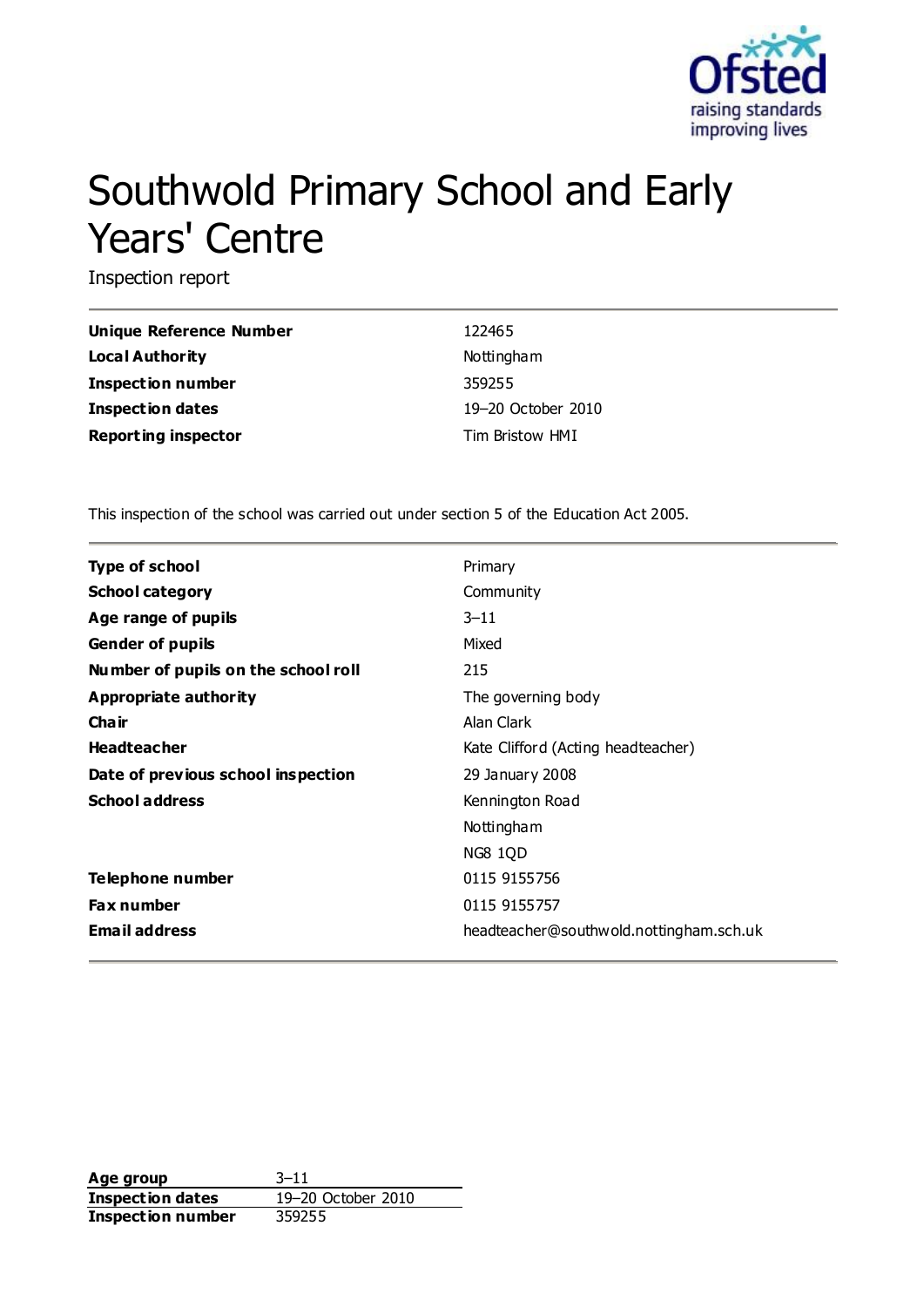The Office for Standards in Education, Children's Services and Skills (Ofsted) regulates and inspects to achieve excellence in the care of children and young people, and in education and skills for learners of all ages. It regulates and inspects childcare and children's social care, and inspects the Children and Family Court Advisory Support Service (Cafcass), schools, colleges, initial teacher training, work-based learning and skills training, adult and community learning, and education and training in prisons and other secure establishments. It assesses council children's services, and inspects services for looked after children, safeguarding and child protection.

Further copies of this report are obtainable from the school. Under the Education Act 2005, the school must provide a copy of this report free of charge to certain categories of people. A charge not exceeding the full cost of reproduction may be made for any other copies supplied.

If you would like a copy of this document in a different format, such as large print or Braille, please telephone 0300 1234 234, or email **[enquiries@ofsted.gov.uk](mailto:enquiries@ofsted.gov.uk)**.

You may copy all or parts of this document for non-commercial educational purposes, as long as you give details of the source and date of publication and do not alter the documentation in any way.

To receive regular email alerts about new publications, including survey reports and school inspection reports, please visit our website and go to 'Subscribe'.

Royal Exchange Buildings St Ann's Square Manchester M2 7LA T: 0300 1234 234 Textphone: 0161 618 8524 E: **[enquiries@ofsted.gov.uk](mailto:enquiries@ofsted.gov.uk)**

W: **[www.ofsted.gov.uk](http://www.ofsted.gov.uk/)**

© Crown copyright 2010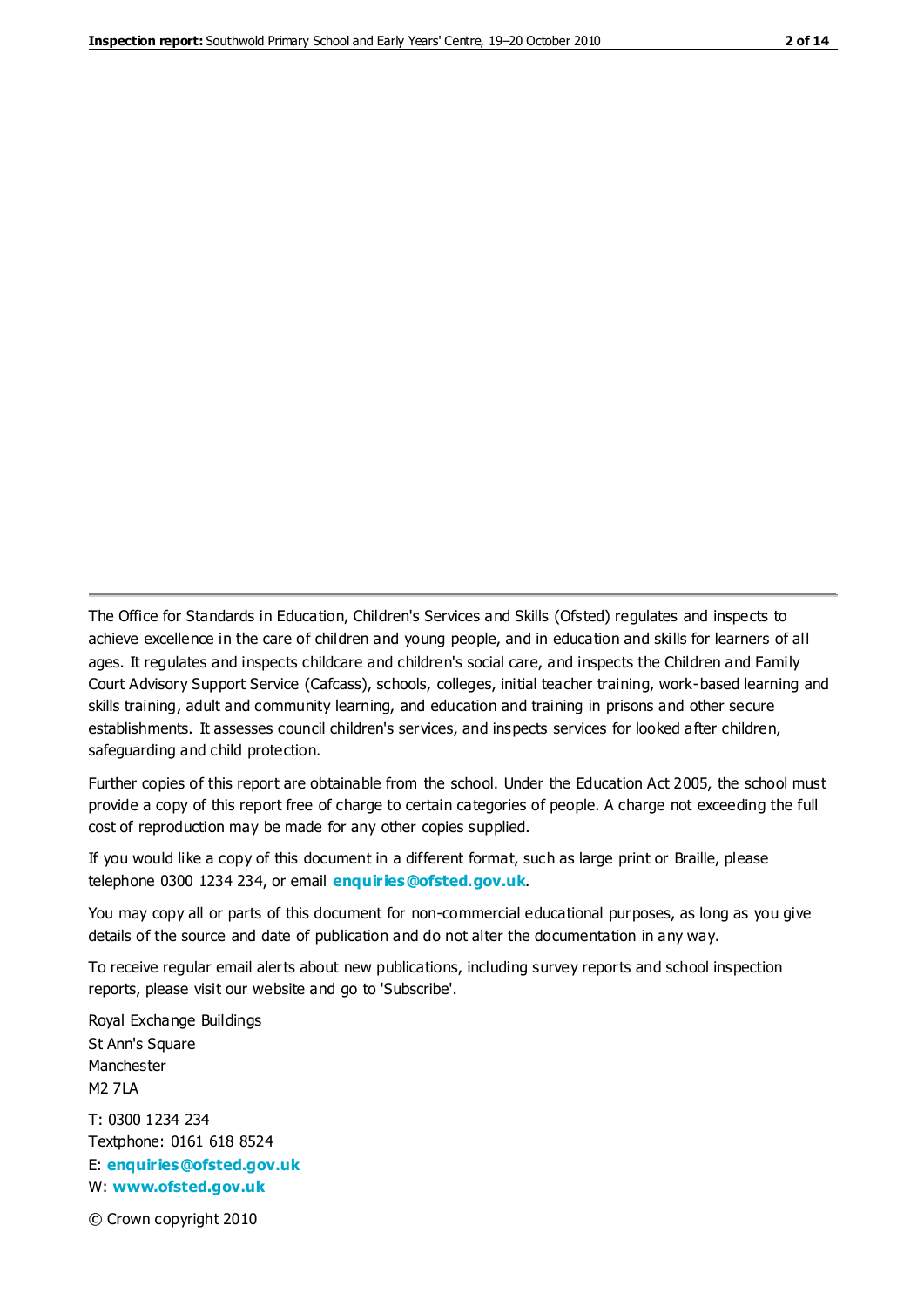# **Introduction**

This inspection was carried out by one of Her Majesty's Inspectors and two additional inspectors. Inspectors observed seven teachers and visited 15 lessons. They held meetings with governors, staff and groups of pupils. They observed the school's work, and looked at the school development plan, assessment information, lesson plans, school policies and questionnaires from 49 parents and carers, 75 pupils and 12 staff.

The inspection team reviewed many aspects of the school's work. It looked in detail at the following.

- $\blacksquare$  How well do different groups of pupils achieve by the end of Key Stage 2?
- $\blacksquare$  How rigorous and effective are the evaluations made by school leaders about the quality of teaching and learning?
- How effective has the school been in raising the rate of attendance?

# **Information about the school**

The school is an average-sized primary school. The proportion of pupils from minority ethnic groups and from homes where English is not the first language is above average. The proportion of pupils who are known to be eligible for free school meals is above average. The proportion of pupils with special educational needs and/or disabilities or who have a statement of special educational needs is below average. A larger proportion of pupils than average start or leave school at times other than the normal admission date. The Early Years' Centre has a Nursery as well as Reception classes. The pupils benefit from a breakfast club managed by the school. Currently, the school is led by the deputy headteacher who has been appointed as the acting headteacher following the retirement of the previous headteacher in August 2010.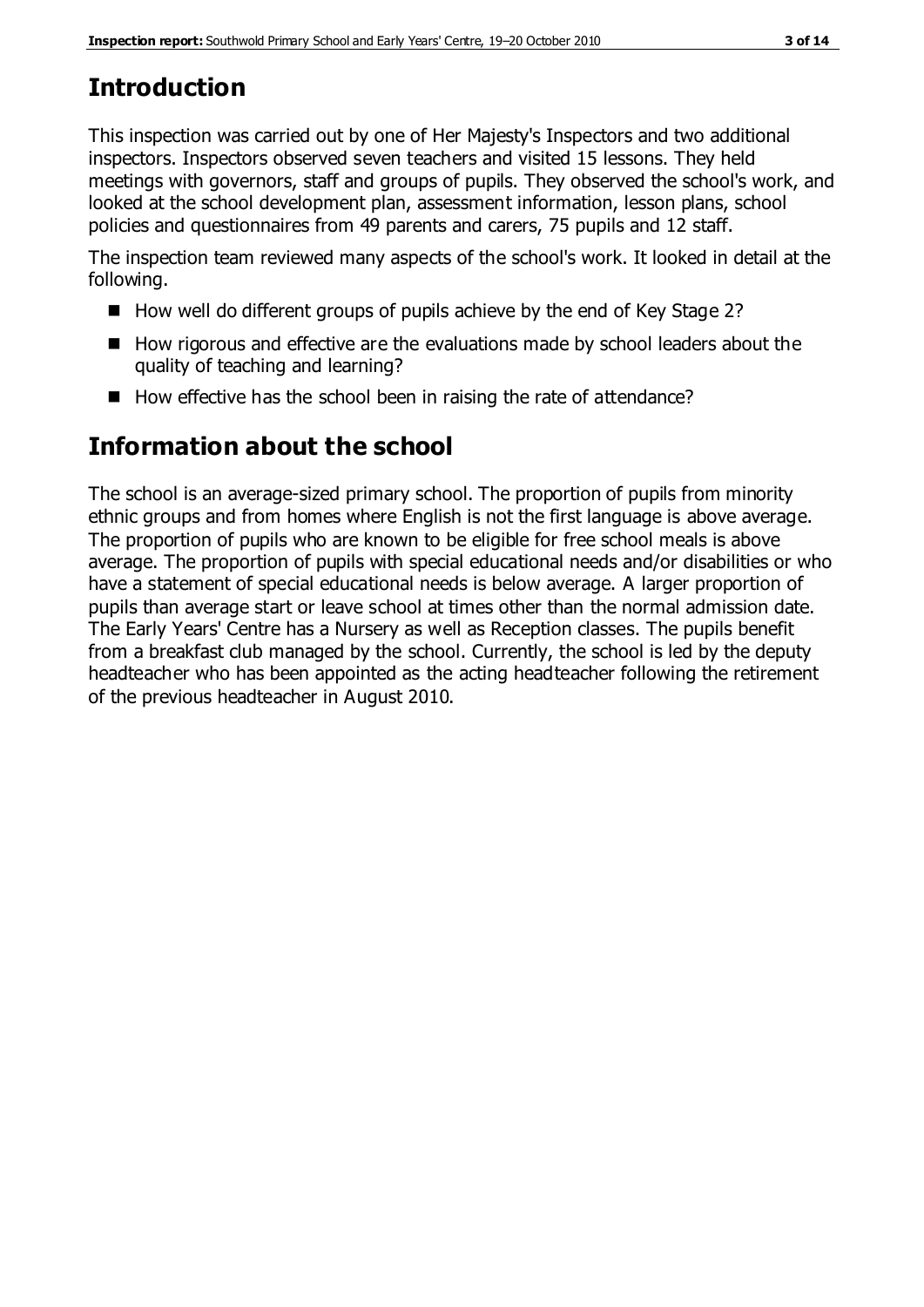# **Inspection judgements**

| Overall effectiveness: how good is the school?  | 3 |  |
|-------------------------------------------------|---|--|
| The school's capacity for sustained improvement | 3 |  |

# **Main findings**

The acting headteacher, ably supported by the staff, has been successful in ensuring that provision and outcomes for pupils are satisfactory, with some aspects that are good and outstanding. The Early Years Centre is a real strength. Children receive an excellent start to their education at the school. The curriculum and care, guidance and support are good. This has resulted in some good outcomes, such as in pupils' spiritual, moral, social and cultural development, that underpin their good behaviour.

The large majority of pupils currently in Key Stage 2 entered Year 1 with skill development that is in line with national expectations. The progress pupils make in Key Stages 1 and 2 is satisfactory overall. Consequently, attainment is broadly average by the time pupils leave Year 6. The proportion of pupils who gain the higher level in English and mathematics is below average.

Teaching and the use of assessment are satisfactory overall. The relationships established between adults and pupils in lessons are good. There are, however, inconsistencies in the way assessment information is used. In some lessons, the information is not used to pitch work at the correct level for all groups of pupils, particularly for the more-able. When this happens, pupils do not progress as quickly as they could because they are not sufficiently challenged.

The curriculum has a number of strong features, such as in personal, social and health education, that have helped to foster the cohesive environment for learning. This has resulted in nearly all pupils reporting that they feel safe in school. They demonstrate a responsible attitude to their own safety. The care, guidance and support for vulnerable pupils is a strength of the school. Effective partnerships have been established to safeguard these pupils, and activities such as the very good breakfast club help to give them and other pupils a good start to the day.

The relatively inexperienced senior leadership team demonstrate that they are enthusiastic and capable of driving forward school improvements. For example, they have led a drive to improve standards in writing, which are rising fast, and they have introduced procedures to improve attendance, which has risen by 2.5% in the last year. They are well supported by the governing body who are knowledgeable about the work of the school. However, a few of the steps taken to achieve improvement are less effective than they could be. This is because the development plan and monitoring and evaluation procedures are not sufficiently targeted on the actions that they need to take to ensure improvement. Consequently, the school's capacity to improve is satisfactory.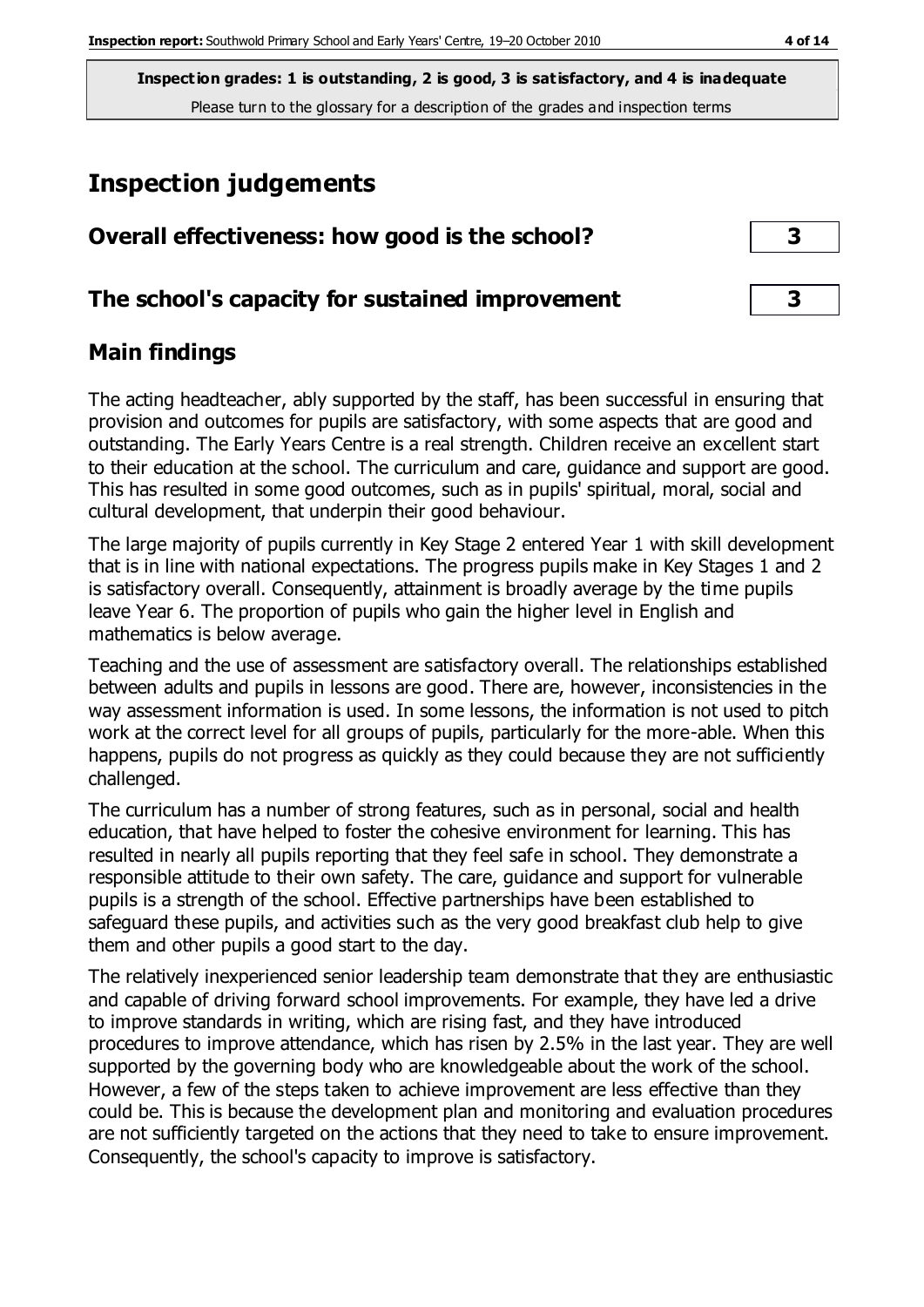## **What does the school need to do to improve further?**

- Improve teaching so that all groups of pupils make consistently good progress in lessons by:
	- using assessment information more effectively so that all groups of pupils, in particular the more-able, receive work that is sufficiently challenging
	- $-$  sharing the good practice that already exists in school
	- $-$  ensuring that targets and marking are more challenging for the more-able.
- Ensure that the work of school leaders and the governing body is more sharply focused on the necessary priorities for further school improvement by:
	- $-$  reducing the size of the school improvement plan to focus on a realistic set of priorities for improvement
	- $-$  formulating success criteria that are measurable
	- closely linking monitoring and evaluation activities to priorities for development
	- ensuring that the governing body holds school leaders to account effectively for the improvements being made.
- Up to 40% of the schools whose overall effectiveness is judged satisfactory may receive a monitoring visit by an Ofsted inspector before their next section 5 inspection.

## **Outcomes for individuals and groups of pupils 3**

Pupils report how much they enjoy coming to school and nearly all their parents and carers agree. In nearly all lessons, they demonstrate good behaviour, working cooperatively together in groups. For example, in an English lesson in Year 2, pupils worked well together to devise a list of questions to ask the local police officer who was visiting that day. The quality of learning in lessons for some groups of pupils is good, such as those who come from homes where English is not the first language, because of the good quality of support they receive. Pupils with special educational needs and/or disabilities are regularly given extra help in lessons that enables them to make similar progress to their peers. Results for the last two years show that by the end of Year 2 the school has successfully capitalised on the excellent start pupils make in the Early Years' Centre. Nearly all the pupils that attended the centre have attained standards that are in line or above national averages. This represents accelerating progress, particularly as a significant small minority of these pupils are new to speaking English. Pupils who start school outside normal admission times usually enter school with standards that are below the expected level. Good, care, guidance and support enable them to settle in quickly and make satisfactory and often good progress.

Pupils are fully aware of how to eat a healthy diet and this was particularly evident at the breakfast club. However, those spoken to report that they prefer to choose to eat the unhealthy options and often discard the vegetables. Pupils from many backgrounds demonstrate that they are respectful and considerate to each other resulting in a caring environment in school. Pupils also take their responsibilities in school seriously, but have limited opportunity to make a strong contribution to the wider community. Attendance is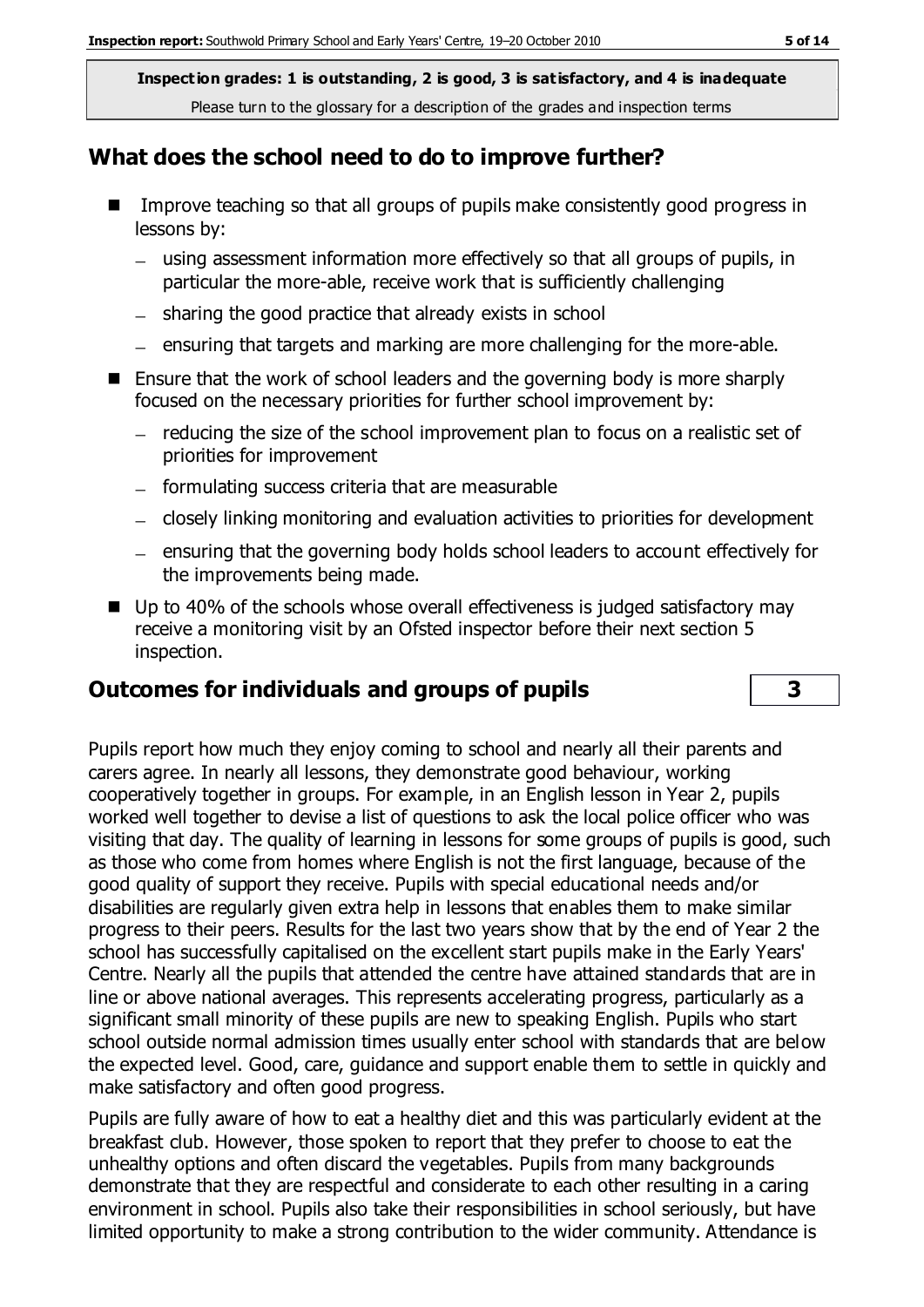now broadly average, but its further improvement is hampered by the very few parents and carers take their children on holiday during term time.

These are the grades for pupils' outcomes

| Pupils' achievement and the extent to which they enjoy their learning                                                     | 3              |
|---------------------------------------------------------------------------------------------------------------------------|----------------|
| Taking into account:<br>Pupils' attainment <sup>1</sup>                                                                   | 3              |
| The quality of pupils' learning and their progress                                                                        | 3              |
| The quality of learning for pupils with special educational needs and/or disabilities<br>and their progress               | 3              |
| The extent to which pupils feel safe                                                                                      | $\overline{2}$ |
| Pupils' behaviour                                                                                                         | $\overline{2}$ |
| The extent to which pupils adopt healthy lifestyles                                                                       | 3              |
| The extent to which pupils contribute to the school and wider community                                                   | 3              |
| The extent to which pupils develop workplace and other skills that will contribute to<br>their future economic well-being | 3              |
| Taking into account:<br>Pupils' attendance <sup>1</sup>                                                                   |                |
| The extent of pupils' spiritual, moral, social and cultural development                                                   | 2              |

<sup>1</sup> The grades for attainment and attendance are: 1 is high; 2 is above average; 3 is broadly average; and 4 is low

# **How effective is the provision?**

There are some consistent features to teaching such as the effective lesson plans and the regular use of learning objectives that have ensured that the quality of learning is satisfactory overall. Lessons have a satisfactory mix of teacher-led and independent activities. Occasionally, when the activities go on too long or work is not pitched accurately for pupils, such as the more-able, pupils become bored and distracted. Where lessons are good, the teachers have ensured that work meets the needs of all groups so that they are thoroughly engaged in their activities. For example, in an English lesson for pupils in Years 5 and 6, they worked extremely well together listening to each other's writing plans in order to offer helpful advice and suggestions to refine the work. Assessment information is used well to check the progress of pupils over time. Marking is undertaken conscientiously and useful advice given on the next steps pupils need to take to achieve their targets. For some more-able pupils, particularly in writing, this marking is insufficiently challenging as it only concentrates on punctuation and grammar rather than style and quality of content.

The school has rightly focused on developing the creative aspects of the curriculum which are bearing fruit. For example, the excellent 'Take One Picture' project where pupils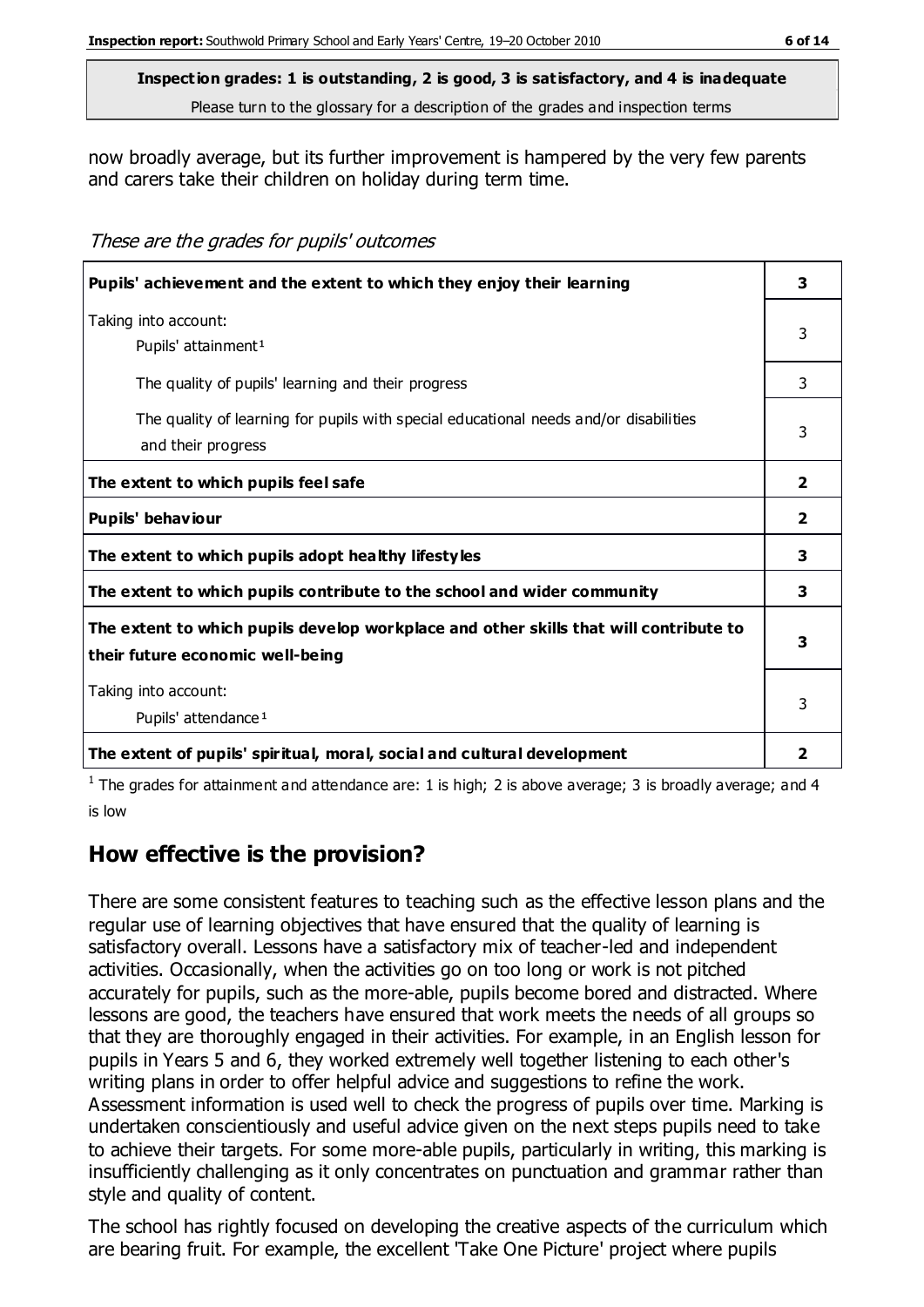enthusiastically carried out work in a number of subjects based on a painting in the National Gallery has led to high standards of work, in particular, in art and writing. Lessons are often interesting and exciting. For example, in a lesson for pupils in Years 4 and 5, they were extremely enthusiastic when playing the part of traders in sugar in the global market place. The curriculum also makes good links between subjects. For example, in a lesson in Years 3 and 4 based on the Victorians, pupils were applying their information, communication, technology and literacy skills to produce a newspaper article. Occasionally, the more able pupils do not benefit from a curriculum that is sufficiently challenging.

The school provides a safe, secure and happy environment for learning. As one parent reported, representing the majority of positive comments received on the questionnaires for parents and carers, 'I love that my child is going to school and enjoys learning. All the teachers are very helpful and always there to help and make you understand your child's learning and progress.' The learning mentor and assistant headteacher have rigorously enforced procedures that have resulted in improved attendance. Procedures and policies for safeguarding pupils are adequate.

| The quality of teaching                                                                                    |  |
|------------------------------------------------------------------------------------------------------------|--|
| Taking into account:<br>The use of assessment to support learning                                          |  |
| The extent to which the curriculum meets pupils' needs, including, where relevant,<br>through partnerships |  |
| The effectiveness of care, guidance and support                                                            |  |

These are the grades for the quality of provision

# **How effective are leadership and management?**

The whole team share a common purpose and work hard to improve the education of the pupils in their care. Leaders demonstrate that they have a good understanding of the necessary priorities for school improvement. They regularly check the lessons and pupils' work, which has led to improvements, such as in writing and the consistency of planning. However, insufficient attention is paid to linking these activities to the priorities in the development plan. In addition, the school is trying to improve too many things at once. In a few aspects of the plan, success criteria do not sufficiently focus on the benefits to pupils, so that it is difficult for school leaders to judge the success of their work. The governing body regularly challenges school leaders in meetings to hold them to account. However, visits to observe the school's work are not sufficiently systematic and focused on the priorities for improvement.

The school has satisfactory procedures to ensure pupils' safety and equality of opportunity. For example, procedures for vetting new staff are thorough and those for monitoring the quality of learning of different groups of pupils are adequate in ensuring that the progress of all is at least satisfactory.

High attendance at parents' and carers' evenings and the overwhelming support for the school expressed in the parents' and carers' questionnaires are strong features of their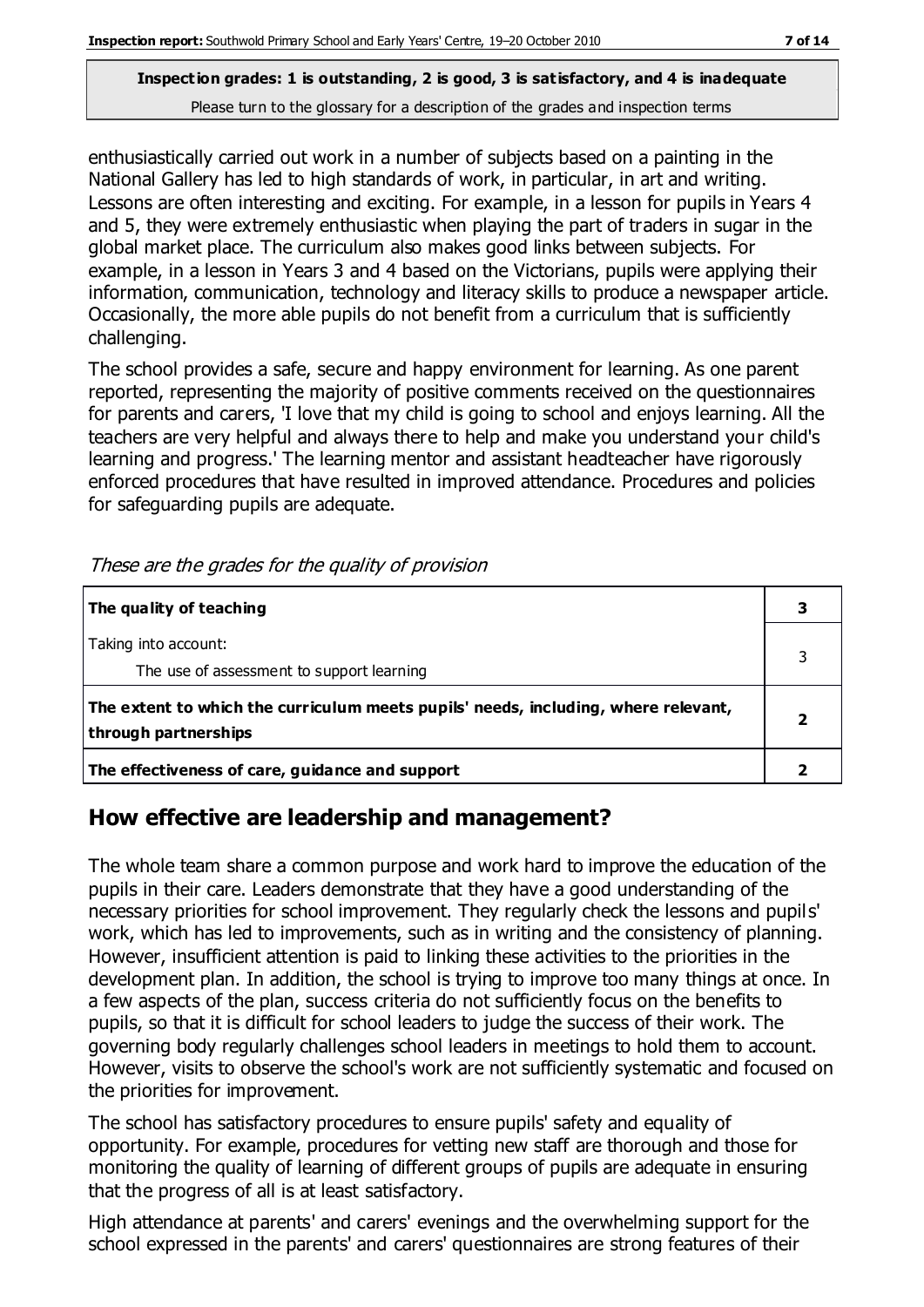engagement with the school. While staff work hard to encourage the participation of parents and carers, attendance at school events is low and the school struggles to engage with a few hard-to-reach parents and carers. A productive partnership with the local authority consultants and local schools has aided the improvements made to teaching writing and the consequent rise in standards.

Staff have successfully promoted community cohesion within the school and dealt well with the very few incidents of racial discrimination involving pupils and parents. The impact on community cohesion in the wider community has been limited. However, school has many strong community links such as with the local church and shops.

| The effectiveness of leadership and management in embedding ambition and driving<br><b>improvement</b>                                                           | 3            |
|------------------------------------------------------------------------------------------------------------------------------------------------------------------|--------------|
| Taking into account:<br>The leadership and management of teaching and learning                                                                                   | 3            |
| The effectiveness of the governing body in challenging and supporting the<br>school so that weaknesses are tackled decisively and statutory responsibilities met | 3            |
| The effectiveness of the school's engagement with parents and carers                                                                                             | 3            |
| The effectiveness of partnerships in promoting learning and well-being                                                                                           | $\mathbf{2}$ |
| The effectiveness with which the school promotes equality of opportunity and tackles<br>discrimination                                                           | 3            |
| The effectiveness of safeguarding procedures                                                                                                                     | 3            |
| The effectiveness with which the school promotes community cohesion                                                                                              | 3            |
| The effectiveness with which the school deploys resources to achieve value for money                                                                             | 3            |

These are the grades for leadership and management

# **Early Years Foundation Stage**

The large majority of children enter the Early Years' Centre with skills that are below national expectations, particularly in communication, language and literacy. In the last two years, assessment information shows that they then make very rapid progress in the Nursery and Reception classes in all areas of learning, entering Year 1 with the majority having skills that are now above expectations nationally. This represents an improvement in outcomes since the last inspection and is resulting in a rise in the achievement of pupils by the end of Key Stage 1.

The reason that outcomes are so high is the excellent provision. Children take great delight in the many extremely exciting activities inside and outside the classroom. These are very well tailored to meet their needs because of the high quality of observations and assessment made by the staff. Another reason that children do so well is the excellent relationships that are established with their key worker. This ensures the very high quality of children's care and welfare as well as enabling them to learn at a rapid rate.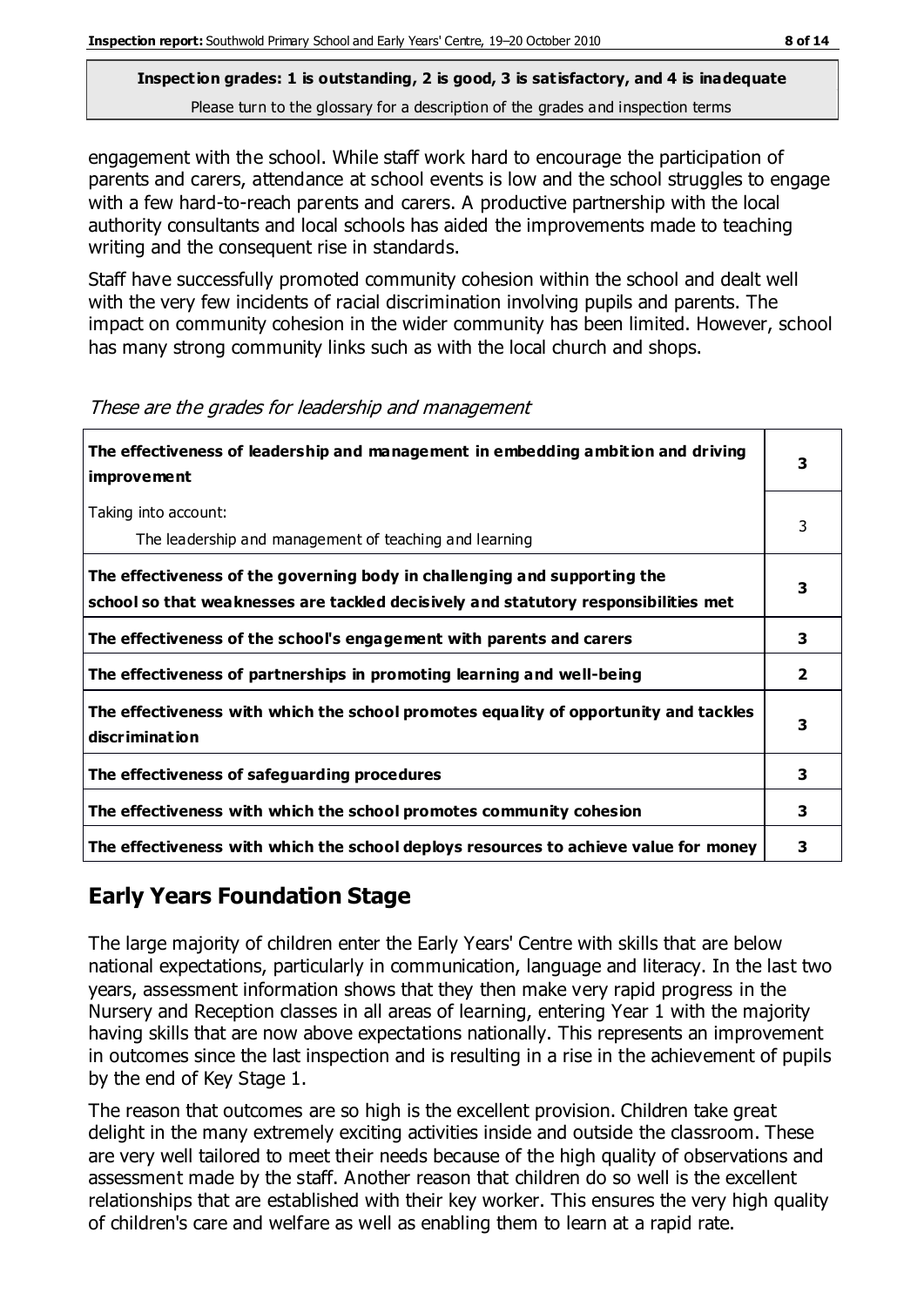One of the excellent features of leadership is the great passion and determination demonstrated by all to improve the lives of the children in their care. The team work tirelessly and with infectious enthusiasm to constantly provide a learning environment that is rarely short of excellent.

These are the grades for the Early Years Foundation Stage

| <b>Overall effectiveness of the Early Years Foundation Stage</b>                      |  |
|---------------------------------------------------------------------------------------|--|
| Taking into account:<br>Outcomes for children in the Early Years Foundation Stage     |  |
| The quality of provision in the Early Years Foundation Stage                          |  |
| The effectiveness of leadership and management of the Early Years Foundation<br>Stage |  |

# **Views of parents and carers**

Less than a quarter of questionnaires were returned to the inspection team. Of these, the overwhelming majority of parents and carers are happy overall with their children's experience at school. Trends in the comments made by parents and carers show that they appreciate the work of the teachers. Three parents and carers voiced concerns about different aspects of the school's work. Inspectors investigated these concerns but found no evidence to support these issues.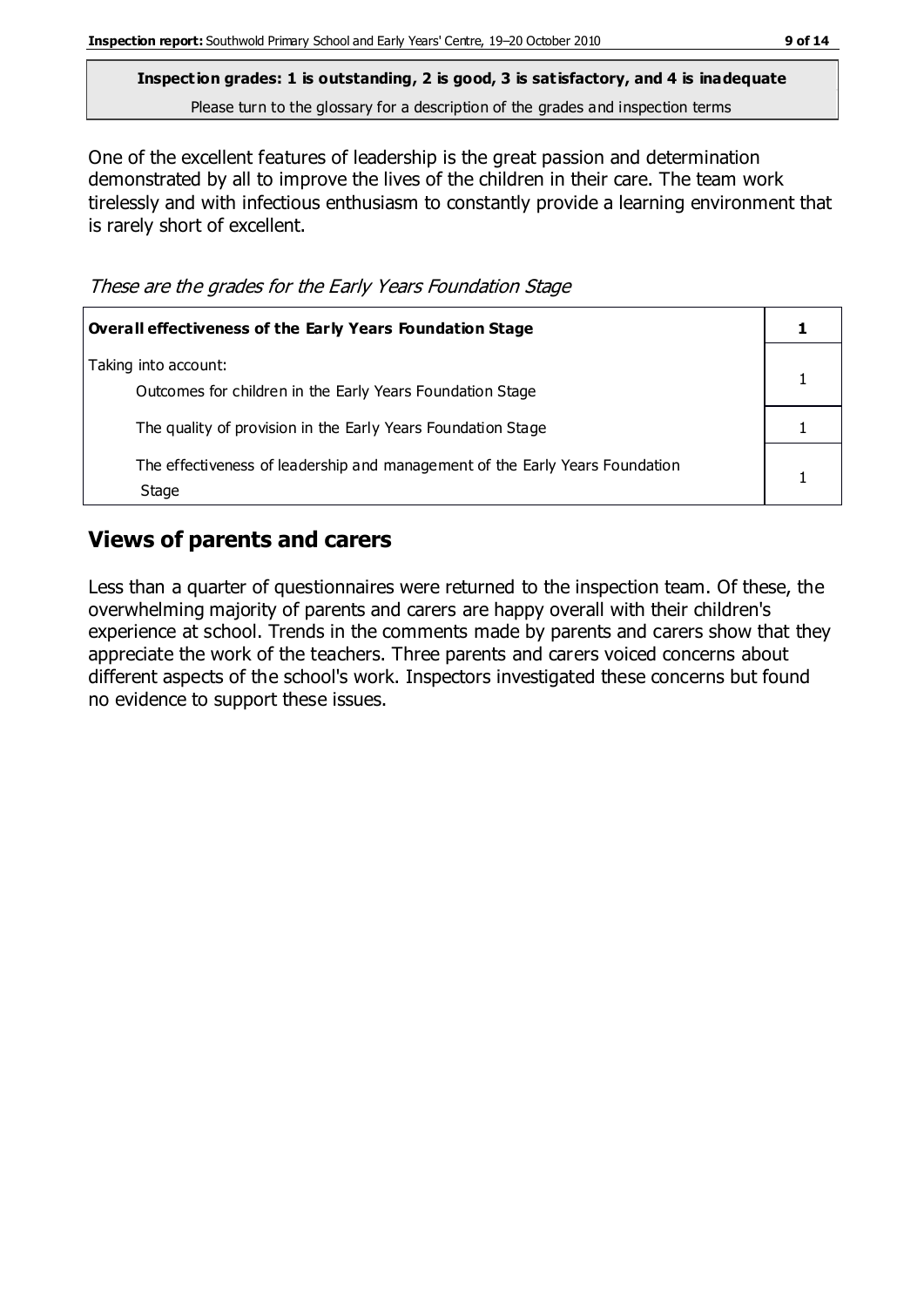#### **Responses from parents and carers to Ofsted's questionnaire**

Ofsted invited all the registered parents and carers of pupils registered at Southwold Primary School and Early Years' Centre to complete a questionnaire about their views of the school.

In the questionnaire, parents and carers were asked to record how strongly they agreed with 13 statements about the school. The inspection team received 49 completed questionnaires by the end of the on-site inspection. In total, there are 215 pupils registered at the school.

| <b>Statements</b>                                                                                                                                                                                                                                       | <b>Strongly</b><br>agree |               | <b>Agree</b> |               | <b>Disagree</b> |                | <b>Strongly</b><br>disagree |                |
|---------------------------------------------------------------------------------------------------------------------------------------------------------------------------------------------------------------------------------------------------------|--------------------------|---------------|--------------|---------------|-----------------|----------------|-----------------------------|----------------|
|                                                                                                                                                                                                                                                         | <b>Total</b>             | $\frac{0}{0}$ | <b>Total</b> | $\frac{0}{0}$ | <b>Total</b>    | $\frac{0}{0}$  | <b>Total</b>                | $\frac{0}{0}$  |
| My child enjoys school                                                                                                                                                                                                                                  | 35                       | 71            | 13           | 27            | 0               | $\mathbf 0$    | 0                           | $\mathbf 0$    |
| The school keeps my child<br>safe                                                                                                                                                                                                                       | 33                       | 67            | 15           | 31            | $\mathbf{1}$    | $\overline{2}$ | 0                           | $\pmb{0}$      |
| My school informs me about<br>my child's progress                                                                                                                                                                                                       | 29                       | 59            | 15           | 31            | 4               | 8              | $\mathbf{1}$                | $\overline{2}$ |
| My child is making enough<br>progress at this school                                                                                                                                                                                                    | 31                       | 63            | 14           | 29            | $\overline{2}$  | 4              | $\overline{2}$              | $\overline{4}$ |
| The teaching is good at this<br>school                                                                                                                                                                                                                  | 35                       | 71            | 12           | 24            | $\mathbf{1}$    | $\overline{2}$ | 0                           | 0              |
| The school helps me to<br>support my child's learning                                                                                                                                                                                                   | 29                       | 59            | 16           | 33            | 4               | 8              | 0                           | $\mathbf 0$    |
| The school helps my child to<br>have a healthy lifestyle                                                                                                                                                                                                | 29                       | 59            | 18           | 37            | $\overline{2}$  | $\overline{4}$ | 0                           | 0              |
| The school makes sure that<br>my child is well prepared for<br>the future (for example<br>changing year group,<br>changing school, and for<br>children who are finishing<br>school, entering further or<br>higher education, or entering<br>employment) | 18                       | 37            | 28           | 57            | $\mathbf 0$     | $\mathbf{0}$   | $\mathbf 0$                 | $\mathbf 0$    |
| The school meets my child's<br>particular needs                                                                                                                                                                                                         | 22                       | 45            | 25           | 51            | $\mathbf{1}$    | 2              | 1                           | $\overline{2}$ |
| The school deals effectively<br>with unacceptable behaviour                                                                                                                                                                                             | 23                       | 47            | 20           | 41            | 5               | 10             | 0                           | 0              |
| The school takes account of<br>my suggestions and concerns                                                                                                                                                                                              | 20                       | 41            | 22           | 45            | 3               | 6              | 0                           | 0              |
| The school is led and<br>managed effectively                                                                                                                                                                                                            | 21                       | 43            | 26           | 53            | $\mathbf{1}$    | $\overline{2}$ | $\mathbf 0$                 | $\mathbf 0$    |
| Overall, I am happy with my<br>child's experience at this<br>school                                                                                                                                                                                     | 31                       | 63            | 15           | 31            | $\overline{2}$  | $\overline{4}$ | $\mathbf{1}$                | $\overline{2}$ |

The table above summarises the responses that parents and carers made to each statement. The percentages indicate the proportion of parents and carers giving that response out of the total number of completed questionnaires. Where one or more parents and carers chose not to answer a particular question, the percentages will not add up to 100%.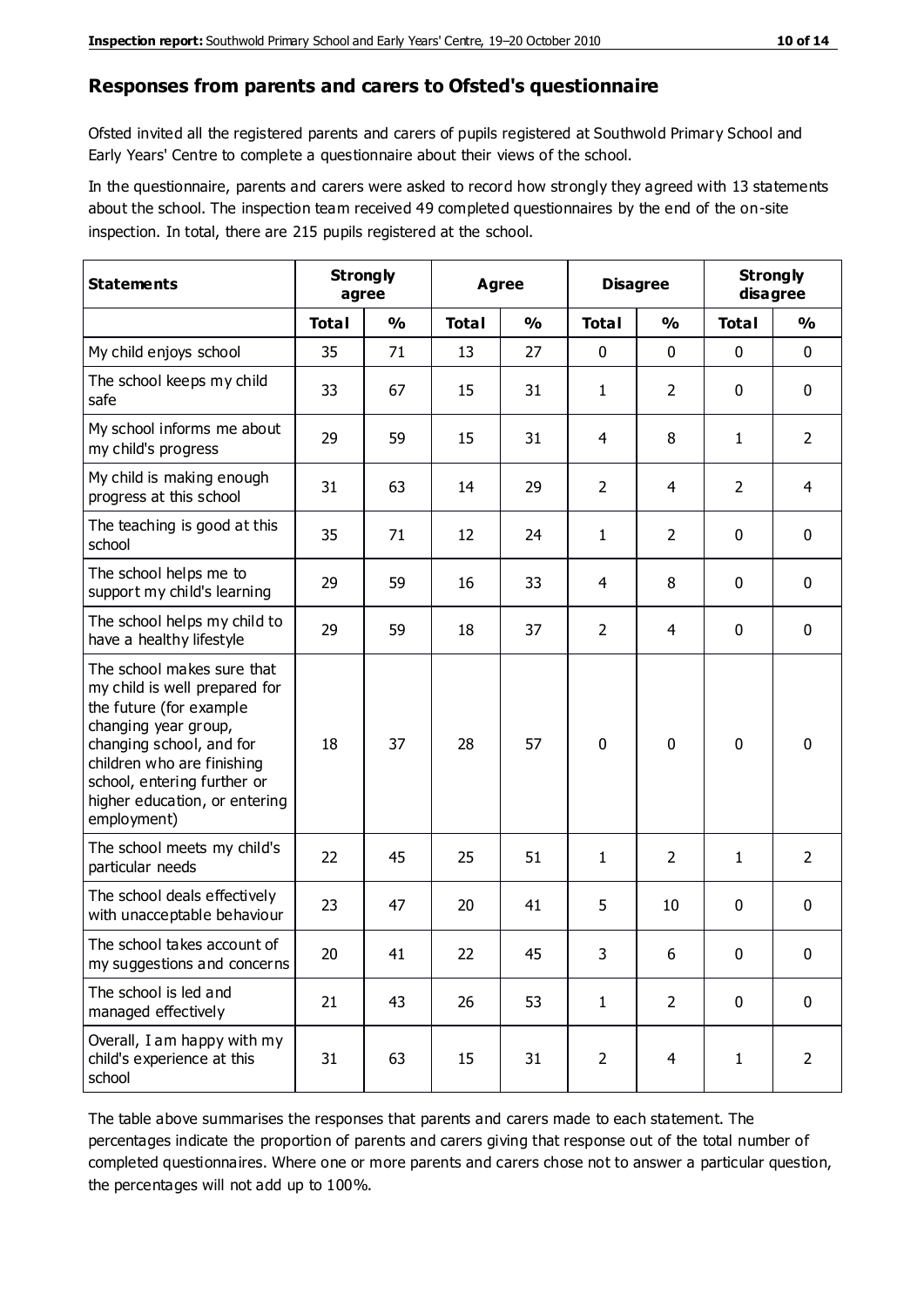# **Glossary**

| Grade   | <b>Judgement</b> | <b>Description</b>                                                                                                                                                                                                            |
|---------|------------------|-------------------------------------------------------------------------------------------------------------------------------------------------------------------------------------------------------------------------------|
| Grade 1 | Outstanding      | These features are highly effective. An outstanding school<br>provides exceptionally well for all its pupils' needs.                                                                                                          |
| Grade 2 | Good             | These are very positive features of a school. A school that<br>is good is serving its pupils well.                                                                                                                            |
| Grade 3 | Satisfactory     | These features are of reasonable quality. A satisfactory<br>school is providing adequately for its pupils.                                                                                                                    |
| Grade 4 | Inadequate       | These features are not of an acceptable standard. An<br>inadequate school needs to make significant improvement<br>in order to meet the needs of its pupils. Ofsted inspectors<br>will make further visits until it improves. |

# **What inspection judgements mean**

# **Overall effectiveness of schools**

|                       |                    |      | Overall effectiveness judgement (percentage of schools) |                   |
|-----------------------|--------------------|------|---------------------------------------------------------|-------------------|
| <b>Type of school</b> | <b>Outstanding</b> | Good | <b>Satisfactory</b>                                     | <b>Inadequate</b> |
| Nursery schools       | 58                 | 36   | 4                                                       | 2                 |
| Primary schools       | 8                  | 43   | 40                                                      | 9                 |
| Secondary schools     | 10                 | 35   | 42                                                      | 13                |
| Sixth forms           | 13                 | 39   | 45                                                      | 3                 |
| Special schools       | 33                 | 42   | 20                                                      | 4                 |
| Pupil referral units  | 18                 | 40   | 29                                                      | 12                |
| All schools           | 11                 | 42   | 38                                                      | 9                 |

New school inspection arrangements were introduced on 1 September 2009. This means that inspectors now make some additional judgements that were not made previously.

The data in the table above are for the period 1 September 2009 to 31 March 2010 and are the most recently published data available (see **[www.ofsted.gov.uk](http://www.ofsted.gov.uk/)**). Please note that the sample of schools inspected during the autumn and spring terms 2009/10 was not representative of all schools nationally, as weaker schools are inspected more frequently than good or outstanding schools.

Percentages are rounded and do not always add exactly to 100. Secondary school figures in clude those that have sixth forms, and sixth form figures include only the data specifically for sixth form inspection judgements.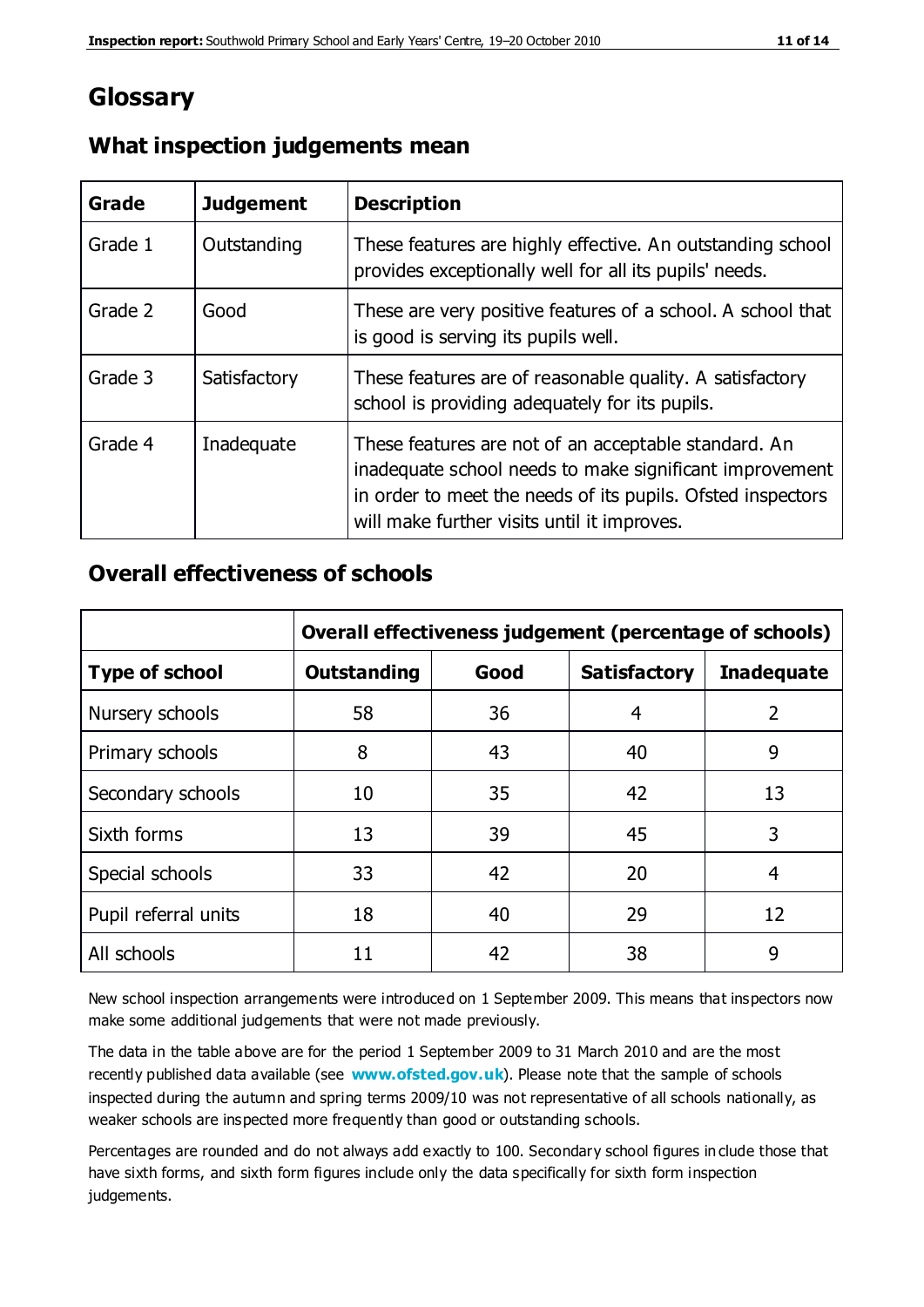# **Common terminology used by inspectors**

| Achievement:               | the progress and success of a pupil in their learning,<br>development or training.                                                                                                                                                          |
|----------------------------|---------------------------------------------------------------------------------------------------------------------------------------------------------------------------------------------------------------------------------------------|
| Attainment:                | the standard of the pupils' work shown by test and<br>examination results and in lessons.                                                                                                                                                   |
| Capacity to improve:       | the proven ability of the school to continue<br>improving. Inspectors base this judgement on what<br>the school has accomplished so far and on the quality<br>of its systems to maintain improvement.                                       |
| Leadership and management: | the contribution of all the staff with responsibilities,<br>not just the headteacher, to identifying priorities,<br>directing and motivating staff and running the school.                                                                  |
| Learning:                  | how well pupils acquire knowledge, develop their<br>understanding, learn and practise skills and are<br>developing their competence as learners.                                                                                            |
| Overall effectiveness:     | inspectors form a judgement on a school's overall<br>effectiveness based on the findings from their<br>inspection of the school. The following judgements,<br>in particular, influence what the overall effectiveness<br>judgement will be. |
|                            | The school's capacity for sustained<br>improvement.                                                                                                                                                                                         |
|                            | Outcomes for individuals and groups of pupils.                                                                                                                                                                                              |
|                            | The quality of teaching.                                                                                                                                                                                                                    |
|                            | The extent to which the curriculum meets<br>pupils' needs, including, where relevant,<br>through partnerships.                                                                                                                              |
|                            | The effectiveness of care, guidance and<br>support.                                                                                                                                                                                         |
| Progress:                  | the rate at which pupils are learning in lessons and<br>over longer periods of time. It is often measured by<br>comparing the pupils' attainment at the end of a key                                                                        |

stage with their attainment when they started.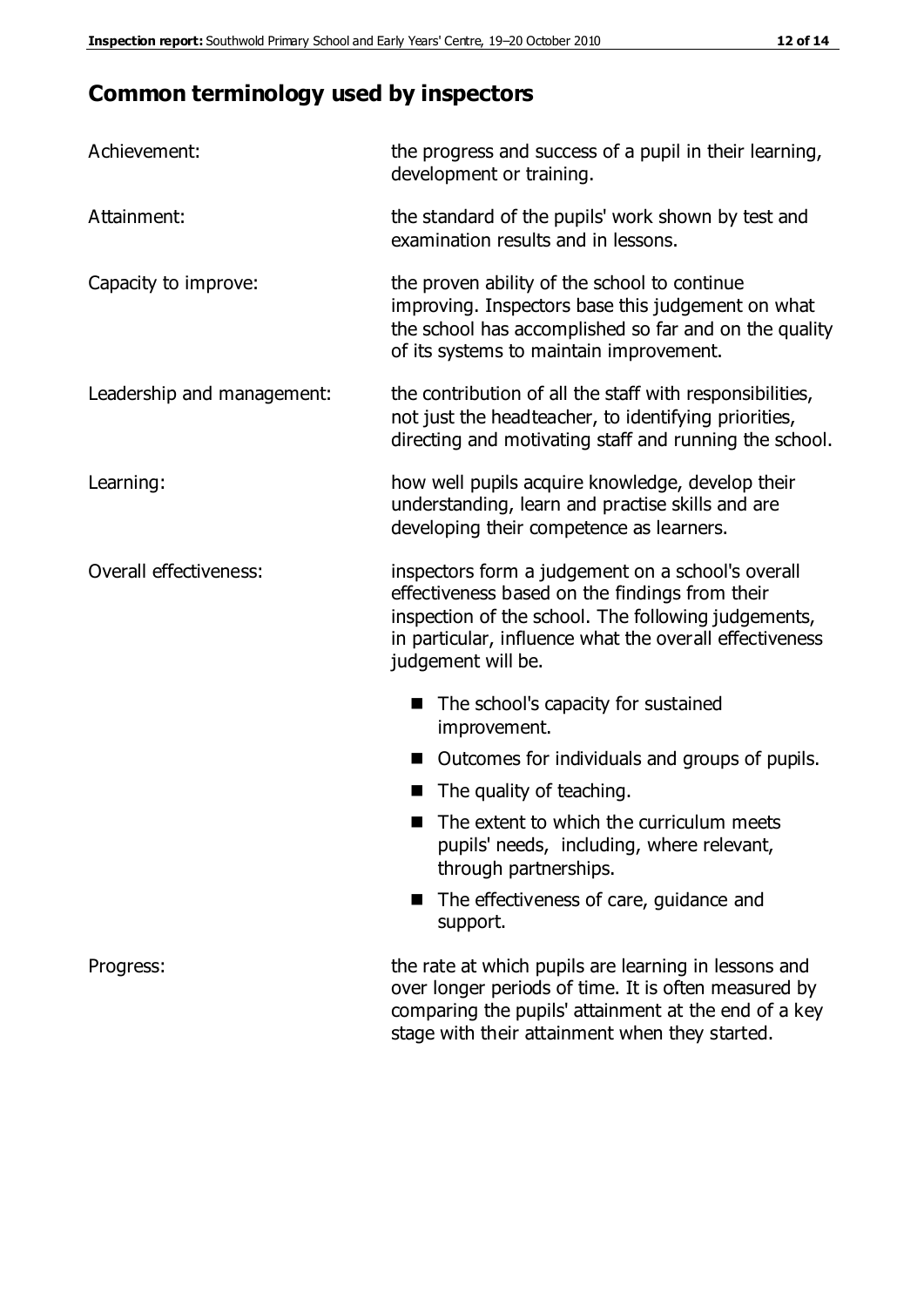#### **This letter is provided for the school, parents and carers to share with their children. It describes Ofsted's main findings from the inspection of their school.**

21 October 2010

#### Dear Children

#### **Inspection of Southwold Primary School and Early Years' Centre, Nottingham, NG8 1QD**

If you remember, I came with my colleagues to inspect the work of the school and to check how well you were doing. Thank you for the help you gave us. Taking everything into account, we decided that yours is a satisfactory school. We enjoyed meeting you and thought you were friendly and polite to us. You are well behaved, kind and considerate to each other. Most of you try to do your best in lessons and the very large majority of you leave school having reached the expected standards in your work. Some of you who occasionally find the work too easy could be set more challenging activities to complete. Your writing has improved a lot lately. We enjoyed reading some of your stories. We were particularly impressed at how much you enjoy your interesting lessons and the art week that was held recently. I hope that Year 6 had a great time on their residential visit that set off when we were in school. Well done to all of you who always come to school. Just a few of you, however, need to try a bit harder to come to school every day.

Your acting headteacher and all of the staff are working hard to improve your education. They are improving your lessons, particularly the ones in which you have to do some writing. We think that you get a fantastic start to your education in the Early Years' Centre.

To make things even better, we have asked the school to do the following.

Improve some of your lessons so that you can all make even better progress.

Make the work more challenging for some of you who sometimes find it too easy.

Make sure that the school leaders concentrate on improving the most important things that will make your education better.

You can help by listening and reading carefully the advice teachers give you and coming to school on time every day.

Yours sincerely

Tim Bristow

Her Majesty's Inspector